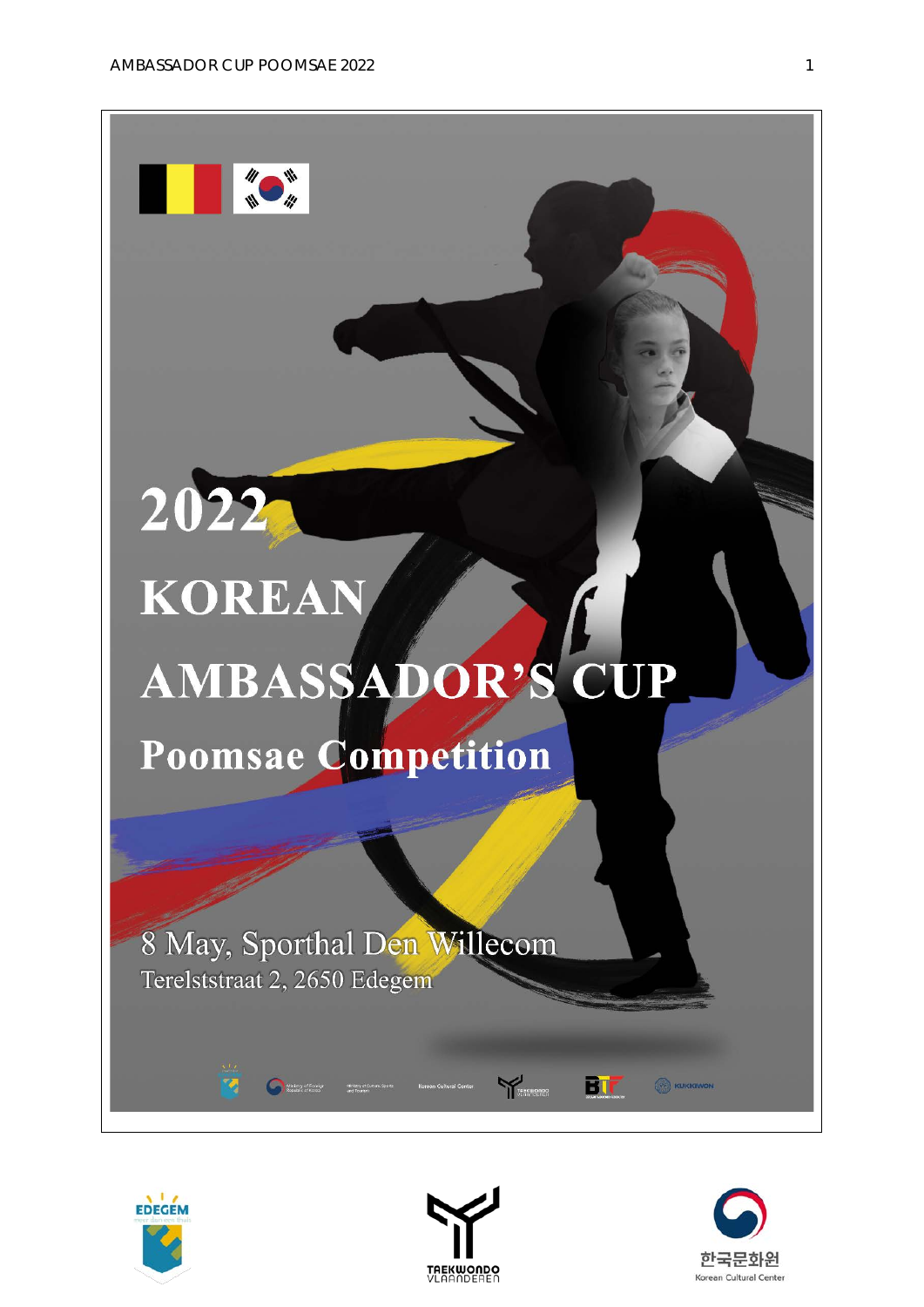## **ORGANIZATION**

Organisation by TKDV and KCC in cooperation with the city of Edegem.

#### LICENSE

**Belgian participants**: valid taekwondo license delivered by one of the regional recognized and subsidized uni-sports federation.

**Foreign participants**: valid license of a recognized taekwondo federation that offers WT taekwondo.

No valid license (with photo/identity card) means no participation.

#### LIABILITY

All participants participate at their own risk.

#### ENTRY

**Spectators:**  $5 \notin \text{pp} \cdot \text{up to 12}$  years old free entrance Regulations for spectators: [Intern Reglement TKDV](https://www.taekwondo.be/media/123/download) and [Tuchtreglement.](https://www.taekwondo.be/media/254/download) **Coaches**: 0-9 competitors: 1 coach free entrance 10-14 competitors: 2 coaches' free entrance > 15 competitors: 3 coaches' free entrance Every extra coach needs to pay the entrance fee.

#### LOCATION

Sporthal Den Willecom • Terelststraat 2, 2650 Edegem

#### INFORMATION

Concerning the organization of the competition: [president@taekwondo.be](mailto:president@taekwondo.be) (Erik Baert) Concerning the registration of the competitors: [recreatie@taekwondo.be](mailto:recreatie@taekwondo.be) • +32 11 87 09 19 (Annelies Van Hoofstat)

#### **REFEREES**

Coordinator Poomsae: Mustapha Moutarazak • [m.moutarazak@hotmail.com](mailto:m.moutarazak@hotmail.com)

## **REGULATIONS**

TKDV/WT-regulations: [www.taekwondo.be • downloads • competitie](https://www.taekwondo.be/sites/default/files/2021-06/2021.01.25_Wedstrijdreglement%20Poomsae%202021.pdf) All participants participate at their own risk.

## **CATEGORIES**

The year of birth is decisive for the category in which the participant will compete. For ex. someone born on 31/12/2007 will turn 15 in 2022 and will compete on 08/05/2022 in the category 15-17 year.

One can participate in multiple categories (individual, pair, team, freestyle).  $A \ge 1$ st dan/poom • B = 4<sup>th</sup>-1st kup • C = 8<sup>th</sup>-5<sup>th</sup> kup • D = 10<sup>th</sup> -9<sup>th</sup> kup

| <b>Disciplines</b> | <b>Belts</b> | Ages                                                                      |
|--------------------|--------------|---------------------------------------------------------------------------|
| Individual         | A, B, C, D   | ≤ 8j, 9-11j, 12-14j, 15-17j, 18-30j, 31-40j, 41-50j, 51-60j, 61-65j, ≥66j |
| Pair               | A, B, C, D   | ≤ 11j, 12-14j, 15-17j, 18-30j, ≥31j                                       |
| Team               | A, B, C, D   | ≤ 11j, 12-14j, 15-17j, 18-30j, ≥31j                                       |
| FS Individual      | $A, (B+C+D)$ | ≤ 17 <i>i</i> , ≥ 18 <i>i</i>                                             |
| FS Pair            | $A, (B+C+D)$ | ≤ 17 <i>i</i> , ≥ 18 <i>j</i>                                             |
| FS Team            | $A, (B+C+D)$ | All ages                                                                  |
| G-taekwondo        | $A, (B+C+D)$ | ≤ 17 <i>i</i> , ≥ 18 <i>j</i>                                             |

Only for belts B, C and D:





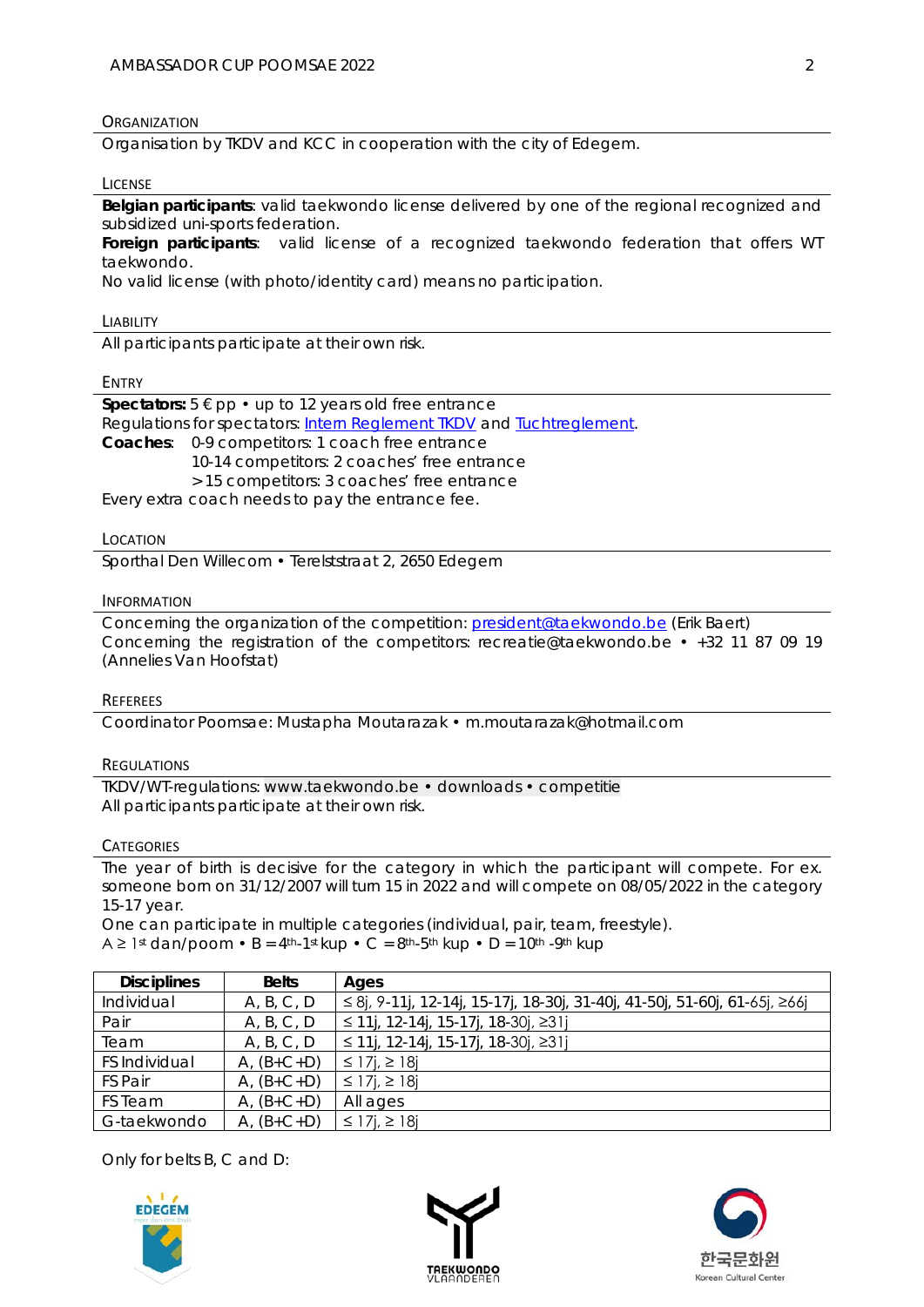- In the individual discipline, each athlete has the choice of participating in the age category above his own.
- <sup>o</sup> A pair or a team is formed in the same age category. Nevertheless, it is admitted that one person of the pair or 2 persons of the team can have the category of ages just below or above.
- A pair or a team is formed in the same class of belts. Nevertheless, a combination of different belts B, C, D is allowed. (This does not apply to A class)

**A pair or a team must participate in the highest age category and the highest belts class.**

## COMPULSORY POOMSAE

For the B, C, D and G category it is obligatory to register the poomsae before closing of the registrations, i.e. at the latest 29/04/2022 on the website [Martial Events](https://www.martial.events/en)

| <b>Belts</b> | Compulsory poomsae                        | Round 1    | Round 2    | Round 3    |
|--------------|-------------------------------------------|------------|------------|------------|
| A            | Drawing of lots on 05/05/2022 - see table | 2 taegeuks | 2 taegeuks | 2 taegeuks |
| B            | Free choice - see table                   | 1 taegeuk  | 1 taegeuk  | 2 taegeuks |
|              | Free choice - see table                   | 1 taegeuk  | 1 taegeuk  | 2 taegeuks |
|              | Free choice – see table                   | I taegeuk  | 1 taegeuk  | 1 taegeuk  |
| G            | Free choice                               |            |            | I taegeuk  |

# **SYSTEM**

Cut off system

# TIMETABLE

| 08:00 - 09:00 | Registration (teams that register too late will be declined) |
|---------------|--------------------------------------------------------------|
| 10:00         | Start competitions                                           |

# **REGISTRATIONS**

| Website           | Martial Events • www.martial.events/en                                      |  |  |  |  |  |
|-------------------|-----------------------------------------------------------------------------|--|--|--|--|--|
| Deadline          | 29/04/2022 until 23:59                                                      |  |  |  |  |  |
| Participation fee | Payment in advance for:                                                     |  |  |  |  |  |
|                   | 25€/individual (FS en G), 35€/pair (FS), 40€/team (FS), 15€/Family          |  |  |  |  |  |
|                   | The fee must be on the account of the organization at least 1 day prior to  |  |  |  |  |  |
|                   | the competition.                                                            |  |  |  |  |  |
|                   | Mail your proof of payment to: administratie@taekwondo.be                   |  |  |  |  |  |
|                   | Payment on the spot: 5 EUR extra per athlete                                |  |  |  |  |  |
|                   | There must be a payment for all athletes on the competition list. No refund |  |  |  |  |  |
|                   | possible.                                                                   |  |  |  |  |  |
| Bank account      | Taekwondo Vlaanderen vzw                                                    |  |  |  |  |  |
|                   | IBAN: BE21 0682 3723 0503                                                   |  |  |  |  |  |
|                   | <b>BIC: GKCCBEBB</b>                                                        |  |  |  |  |  |
|                   | Reference: Ambassador Cup Poomsae 2022 + Team name                          |  |  |  |  |  |
|                   |                                                                             |  |  |  |  |  |

## PRIZES

Individual • Pair • Team • Mixed Team: 1st, 2nd and 3rd place. Trophy for 1st, 2nd and 3rd place.

# COVID-19

All measures and information relating to COVID-19 are collected in the accompanying health protocol.

All attendees are expected to have read the health protocol before entering the competition venue. By entering the competition, they commit themselves to follow it. You can consult the protocol at any time via this link:





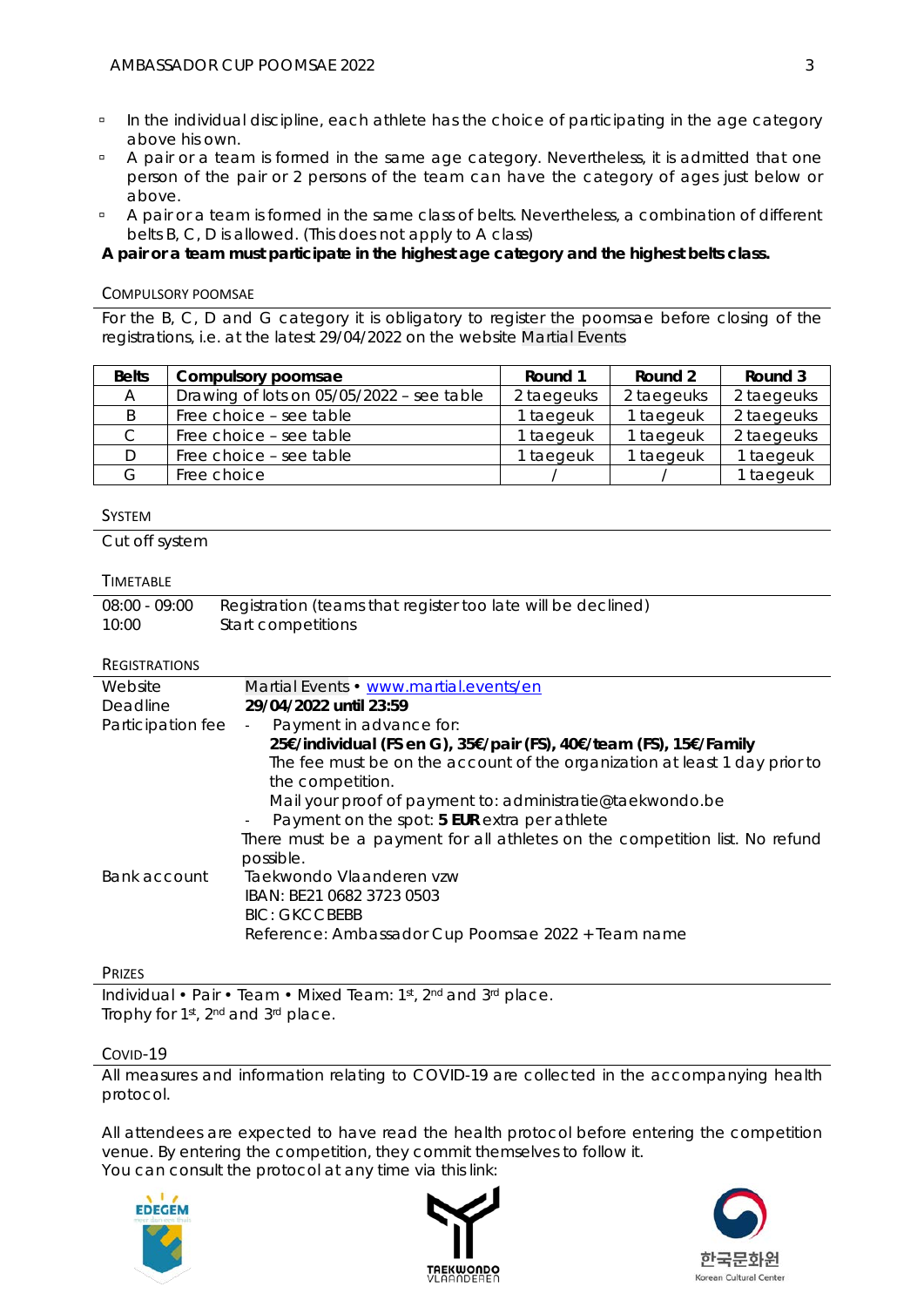All participants will also receive this protocol via mail before the start of the competition.

## TRAVEL

You can find qll travel restrictions and conditions for Belgium via [https://www.info](https://www.info-coronavirus.be/en/travels/)[coronavirus.be/en/travels/](https://www.info-coronavirus.be/en/travels/)

AIRPORT

Brussels Airport (Zaventem)

## ACCOMMODATION

/





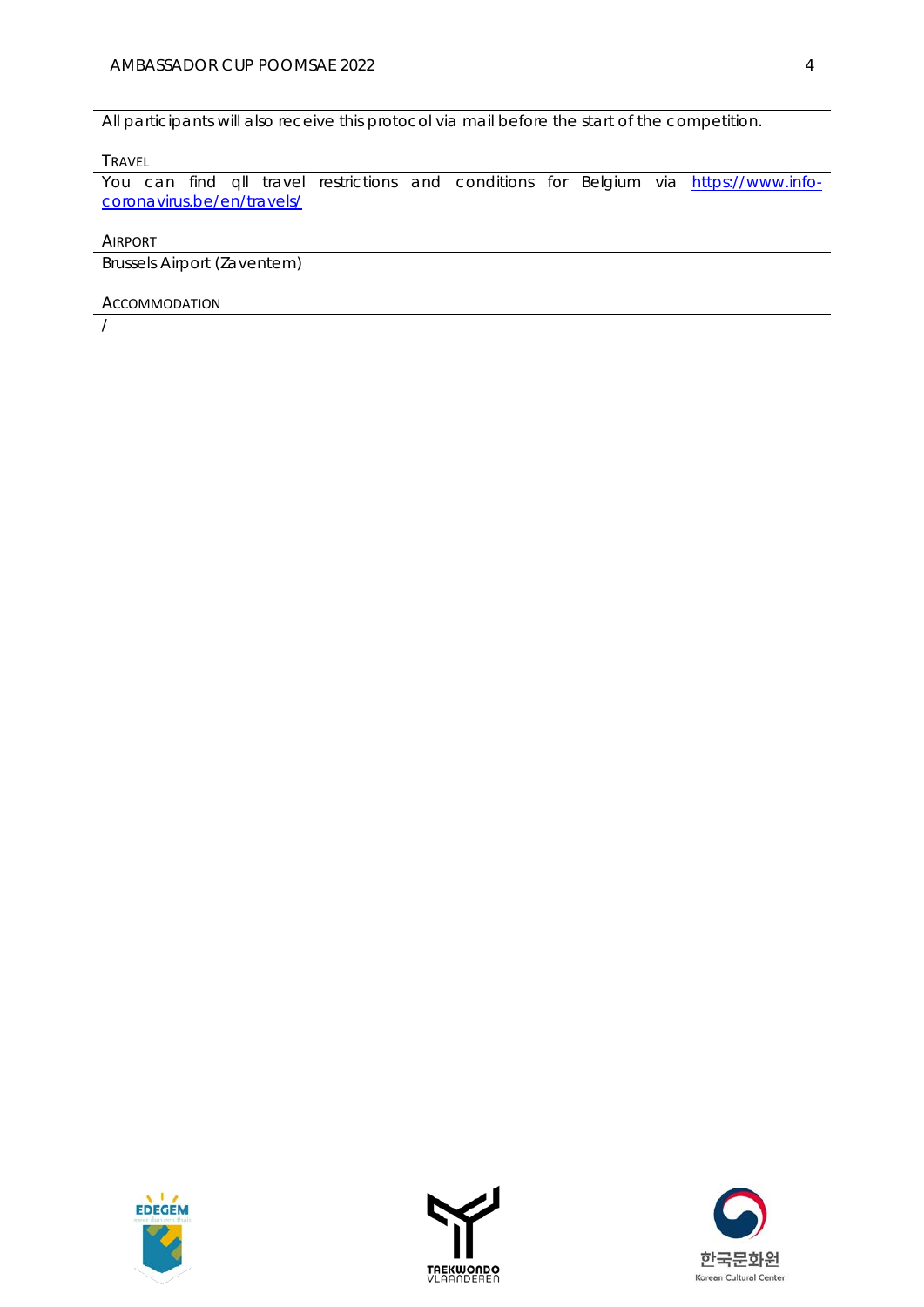| Age           | $\boldsymbol{\mathsf{A}}$                                                     |                                                                      |                                                                      |  |  |  |
|---------------|-------------------------------------------------------------------------------|----------------------------------------------------------------------|----------------------------------------------------------------------|--|--|--|
|               | Individual                                                                    | Pair                                                                 | Team                                                                 |  |  |  |
| $\ldots$ - 8y | Taegeuk<br>1, 2, 3, 4, 5, 6, 7, 8                                             | Taegeuk<br>2, 3, 4, 5, 6, 7, 8,                                      | Taegeuk<br>2, 3, 4, 5, 6, 7, 8,<br>Koryo                             |  |  |  |
| $9y - 11y$    | Taegeuk<br>2, 3, 4, 5, 6, 7, 8, Koryo                                         | Koryo                                                                |                                                                      |  |  |  |
| $12y - 14y$   | Taegeuk<br>3, 4, 5, 6, 7, 8, Koryo, Keumgang                                  | Taegeuk<br>3, 4, 5, 6, 7, 8,<br>Koryo, Keumgang                      | Taegeuk<br>3, 4, 5, 6, 7, 8,<br>Koryo, Keumgang                      |  |  |  |
| $15y - 17y$   | Taegeuk<br>4, 5, 6, 7, 8, Koryo, Keumgang, Taebaek                            | Taegeuk<br>4, 5, 6, 7, 8,<br>Koryo, Keumgang, Taebaek                | Taegeuk<br>4, 5, 6, 7, 8,<br>Koryo, Keumgang, Taebaek                |  |  |  |
| $18y - 30y$   | Taegeuk<br>6, 7, 8,<br>Koryo, Keumgang, Taebaek, Pyongwon, Sipjin             | Taegeuk<br>6, 7, 8,<br>Koryo, Keumgang, Taebaek,<br>Pyongwon, Sipjin | Taegeuk<br>6, 7, 8,<br>Koryo, Keumgang, Taebaek,<br>Pyongwon, Sipjin |  |  |  |
| $31y - 40y$   | Taegeuk<br>6, 7, 8,<br>Koryo, Keumgang, Taebaek, Pyongwon, Sipjin             |                                                                      |                                                                      |  |  |  |
| $41y - 50y$   | Taegeuk 8,<br>Koryo, Keumgang, Taebaek, Pyongwon,<br>Sipjin, Jitae, Cheonkwon | Taegeuk 8,<br>Koryo, Keumgang, Taebaek,                              | Taegeuk 8,<br>Koryo, Keumgang, Taebaek,                              |  |  |  |
| $51y - 60y$   | Koryo, Keumgang, Taebaek, Pyongwon,<br>Sipjin, Jitae, Cheonkwon, Hansoo       | Pyongwon, Sipjin, Jitae,<br>Cheonkwon                                | Pyongwon, Sipjin, Jitae,<br>Cheonkwon                                |  |  |  |
| $61y - 65y$   | Koryo, Keumgang, Taebaek, Pyongwon,<br>Sipjin, Jitae, Cheonkwon, Hansoo       |                                                                      |                                                                      |  |  |  |
| $66y - $      | Koryo, Keumgang, Taebaek, Pyongwon,<br>Sipjin, Jitae, Cheonkwon, Hansoo       |                                                                      |                                                                      |  |  |  |